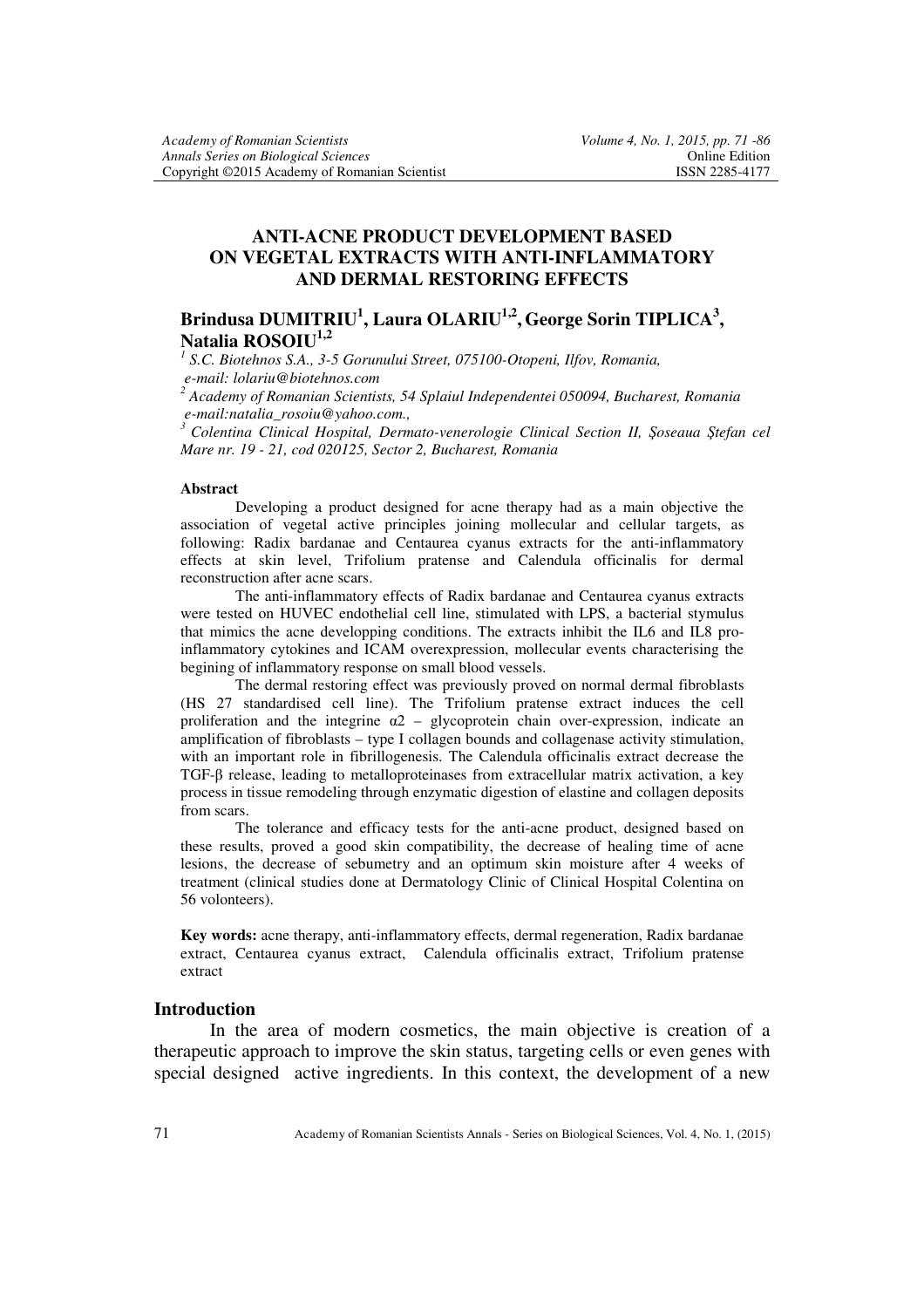product had to be based on scientific research focused on dermo-epidermal mechanisms controlling the functionality of skin tissue homeostasis and the modulation of these processes by the specific compounds with pharmacological activity.

Dermatocosmetic design knows a huge change, especially due to modern formulation techniques sustained by complex studies regarding the bioavailability of active principles, as well as the conceptual changes regarding the phisiological effects of the products. Gradually, cosmetic products became " cosmeceuticals", products with a scientific design and chemical, phisical and medical standards.

 The effective development of cosmeceuticals is sistematically addressing to several aspects: products vision, the form of the product, essential ingredients, critical ingredients, product performance, compliance with legislative requirements. (1)

 The cosmetic product development is a multi-step process based on a strict algorithm and several checking points in order to obtain the optimum profile for skin irritancy/efficacy (fig.1).



Fig. 1: Cosmetic product development algorithm for an optimum toxicity / efficacy profile. (1)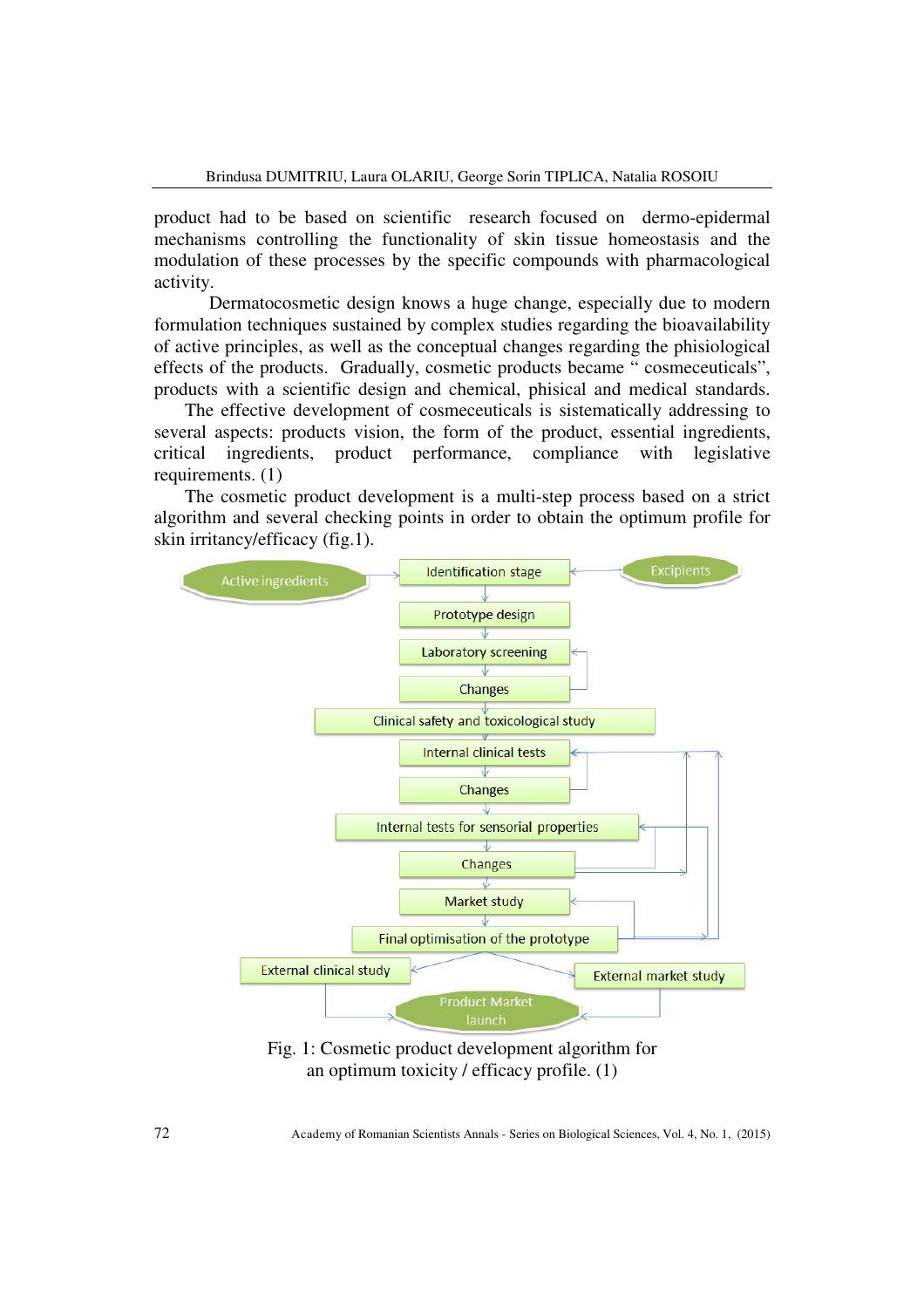The first step in a new product design is the choice of active principles, in accordance with the therapeutical target proposed.

Acnee is a chronic, inflammatory disease of pilosebaceous glands characterised by macules, papules, pustules and nodules, sometimes cysts and scarring. The main factors involved in acne pathogenesis are: the rising sebum production, disturbance of bacterian microflora homeostasis, pilosebaceous unit cornification and inflammation. The skin and especially the pilosebaceous unit could be considered an endocrine organ, target for different hormones, with specific receptors expression.[2]. Androgen hormons supra – production and the lower level of estrogens are the basis for acne trigering, androgenic alopecia and seborrhea. The "skin hiperandrogenism" is the base for "in situ" over-expression of androgenic enzymes and for the hyper-responsiveness of the androgen receptors. [3]

Starting from traditional phyto-therapy data, the use of vegetal chemoprevention became of interest in cosmetic and pharmaceutical industry.

As anti-acne products, we target the anti-inflammatory effect at skin level (especially on blood vessels endothelium) and the dermal reconstruction after acne scars.

The most important point for a performant cosmetic product design is that "in vitro" cellular screening techniques, comprising an assembly of comparative and correlative methods oriented to prove the claimed effect and the specific target action of an ingredient, has to be projected on "in vivo" physiological phenomenon at tissue level. The implementation of a skin functional parameters scanning in respect of the active ingredients action will have a deep impact in the quality of final product formulation, a better treatment scheme for dermatological dysfunctions and rising performances for the new skin care ingredients.

One of the objectives of our studies is focused on **defining the main cellular processes according to the therapeutic target**, as follows: vascular endothelium level, with a major role in skin homeostasis by providing oxygen, nutrients and hormones (human endothelial cells) - **studies of inflammation of microbial origin**; and fibroblasts for skin reconstruction after scars – **the proliferative status, TGFβ signaling , molecular expression of the type α1β1 and α2β2 integrins**.

There are several aspects involved in vascular endothelium phisiology in accordance with inflammatory processes:

• the lymphocytes – endothelium adhesion, triggered by adhesion molecules expressed on cells membranes (VCAM 1- vascular cell adhesion molecule and ICAM 1 – intracellular adhesion molecule). Even both mollecules are over-expressed in inflammation, VCAM-1 control the start of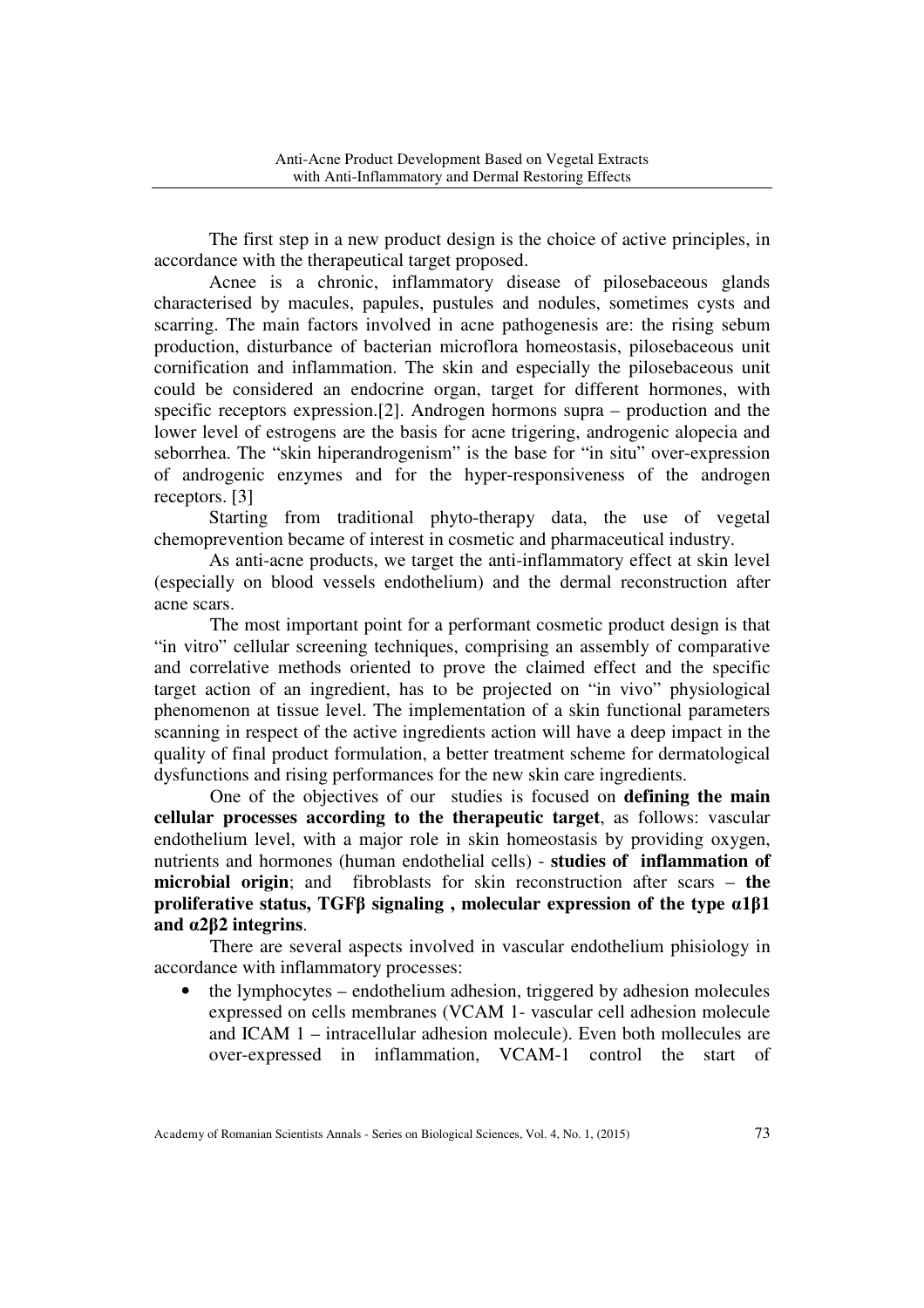inflammatory process, ICAM-1 is expressed only in microvascular network.

• Pro-inflammatory cytokines IL6 and IL8, essential for endothelial activation, important in skin healing process. (4)

Dermal reconstruction after acneic scars could be accomplish throug several mechanisms:

- Fibroblasts proliferation important for the acceleration of cellular turn-over
- $\alpha$ 1 $\beta$ 1 and  $\alpha$ 2 $\beta$ 2 integrins expression surface cells receptors that mediate cells- extracellular matrix interactions.
- Modulating effects of the signal protein TGF-β, associated with tissue remodeling through enzymatic digestion of elastine and collagen deposits.

 Cell proliferation and its correlations with several metabolic pathways, especially intracellular Calcium, is a relevant parameter for different skin pathological processes explanations. *(5).* Integrins – cell surface receptors controlling the informations transfer from inside to outside the cells - are involved in different cellular functions (growth and development, imune response and wounds healing. We design our studies on specific integrins with sustaining role for the dermo-epidermic tissue through cell adhesion to extracellular matrix proteins. α1β1 Integrine mediate the collagen synthesis feed-back, making connections collagen-cells or laminine  $1 - \text{cells}$ .  $\alpha 2\beta 1$  Integrine mediate the type I collagenase (MMP1) stimulation with role in fibrilogenesis and collagen fibrilar organisation, conecting type I collagen. *(6)* 

 TGFβ is a chemotactic growth factor for fibroblasts, stimulating cell proliferation, rising prtein synthesis from extracellular matrix, haveing as main function the cell homeostasis regulation through its ability in changing the activation / inhibition ballance of matrix metaloproteinase (MMP) at genetic level. *(7*)

Another objective was **to develop therapeutic strategies** differentiated according to previously defined target mechanism specificity, based on the exploitation of some indigenous medicinal plants, in order to obtain classes of bioactive compounds with proven efficacy, eg. saponins, flavones and isoflavones, polyphenolcarboxylic acids, belonging to the following plant species: *Trifolium pratense, Radix bardanae, Centaurea cyanus, Calendula officinalis*.

We started our work from our previously communicated results regarding the following effects of the extracts:

1. **Dermo ET** accelerate the rate of fibroblasts multiplication, accompanied by the intracellular calcium mobilization, stronger in estrogen free culture medium, and induce the integrin  $\alpha$ 2 overexpression, indicating an increase in fibroblast - collagen type I connections and stimulating the collagenase activity with a role in fibrillogenesis. (8), (9)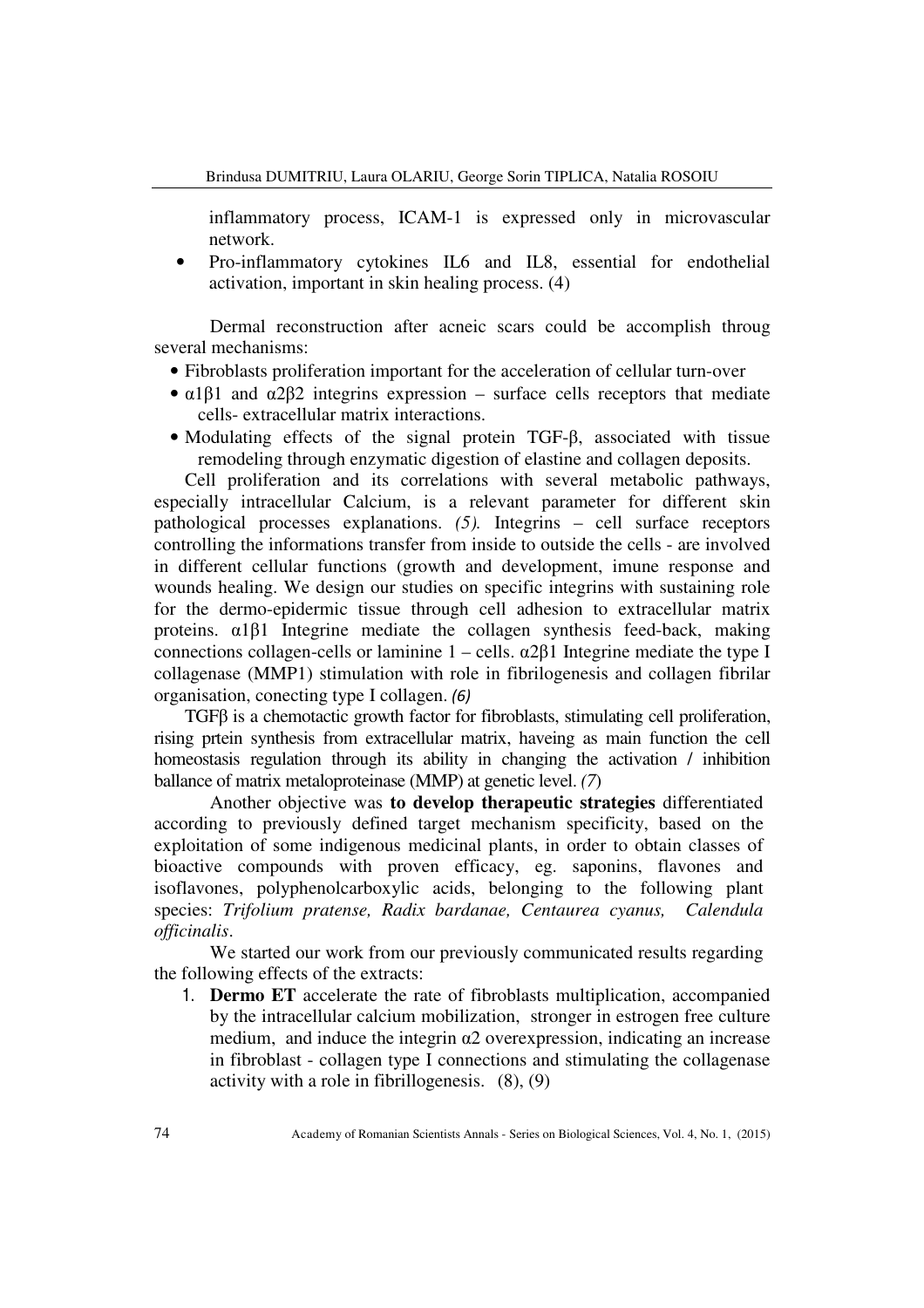2. Dermo - Oz complex from *Calendula officinalis* has a slow effect on cell cycle and proliferation, inducing a weak stimulation only after 48h/72h of action on fibroblasts culture. Dermo – Oz has an antifibrotic effect decreasing TGF-β secretion, associated with extracellular matrix metaloproteinases, important process in tissue remodeling through enzymatic digestion of imperfect fibrilar deposits. (10)

 We shall improve the Dermo-Oz characterisation with intracellular calcium determination in conjunction with the proliferative status previously studied and integrines over-expression on fibroblasts. As well as, we shall complete our research with a cellular screening for Dermo-Br and Dermo-Abs antiinflammatory effects on endothelial cells. Based on these "in vitro" results, we shall formulate anti-acneic products and tested them on human volonteers in order to prove their efficacy.

## **Materials and Methods**

## **Cell cultures**:

**HUVEC** - (humbilical vein vascular endothelium -  $\text{ATCC}^{\circledcirc}$  CRL-1730<sup>™</sup>). Cells were cultured in RPMI with 10% fetal bovine serum, 1% antibiotic / antimicotic solution, under standard culture conditions (37°C, 95% humidified air and  $5\%$  CO<sub>2</sub>), harvested 24h before treatment, and 48 h with tested substances.

 $\text{HS}27$  - (ATCC<sup>®</sup> CRL-1634<sup>™</sup>) – human normal foreskin fibroblasts. Cells were cultured in DMEM with 10% fetal bovine serum, 1% antibiotic / antimicotic solution, under standard culture conditions  $(37^{\circ}C, 95\%$  humidified air and  $5\%$  $CO<sub>2</sub>$ ), harvested 48h before treatment, 48 h with tested substances.

Cells are harvested through tripsinisation (Tripsin/EDTA 0.1g% - Sigma).

# **Chemicals and reagents:**

- FLUO-4 AM fluorescent reagent for intracellular calcium staining.
- Monoclonal antibodies for  $\alpha$ 1 $\beta$ 1 and  $\alpha$ 2 $\beta$ 1 integrins, BD cat. 559596, 555498, 559883 (**CD49a -PE**, for **α2**integrine ; **CD49b - FITC, for α1 integrine ; CD 29 - APC, for β1 integrine ; CD49e- PE**, for **α5**  integrine ).
- Monoclonal antibodies for ICAM-1 (APC Mouse Anti-Human CD54 ) and for VCAM-1 (PE Mouse Anti-Human CD106)
- BD Cytometric Bead Array (CBA)- Human Inflammatory Cytokines kit (BD Pharmingen)

## **Equipments:**

• Flow cytometer FACS CANTO II with DIVA 6.1 and FCS Express softwares.

## **Methods:**

**a) Intracellular Calcium Evaluation:** Calcium is an important second messenger involved in cellular processes, especially cell proliferation. The main signaling pathway of proliferative response are initialised by temporary rising of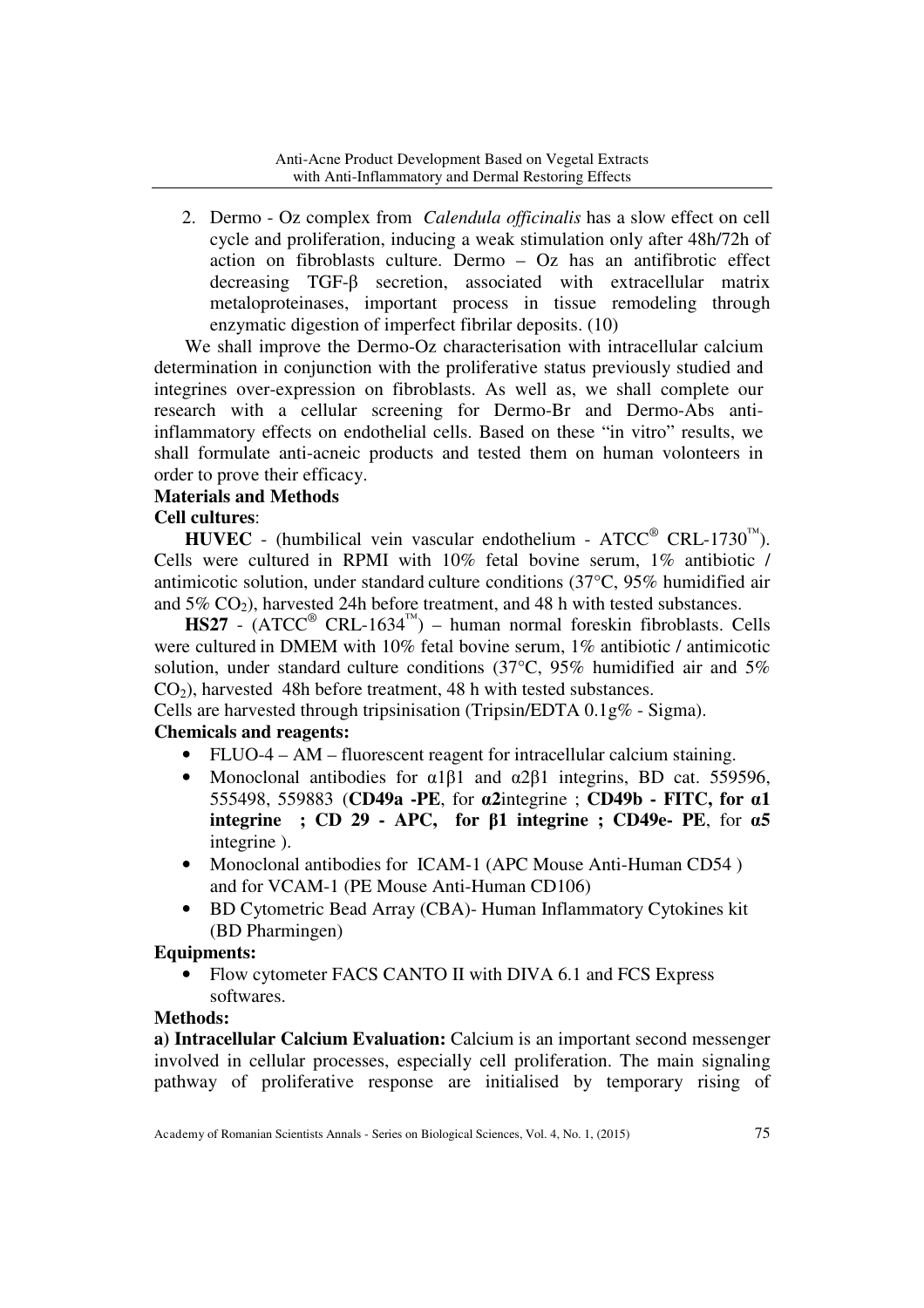intracellular calcium. We evaluated the intracellular calcium level by flow cytometry (fluorescent staining with FLUO-4-AM). We used calcium ionophore A23187 2,5µM as a control for cell responsiveness. Flow cytometry data were acquired in kinetics (dot plot representation Fluo4 fluorescence / time) and compared as fluorescence level (FITC-A) - FACS Diva software.

c) **Pro-inflammatory cytokines staining with** *BD Cytometric Bead Array (CBA)* **technique -** BD™ Cytometric Bead Array (CBA) is a flow cytometry application that allows users to quantify multiple proteins simultaneously. Each capture bead in the kit has been conjugated with a specific antibody. The detection reagent provided in the kit is a mixture of phycoerythrin (PE)–conjugated antibodies, which provides a fluorescent signal in proportion to the amount of bound analyte (in our particular **case IL6 and IL8**). The analysis of the results (standard curve for each cytokine and concentration calculation) are done with FCAP Beads Array software. *(11)* 

**d) Endothelial adhesion molecules ICAM and VCAM** - Cells are staining with specific fluorescent antibodies for ICAM-1 and VCAM-1: APC Mouse Anti-Human CD54 for ICAM-1 (intercellular-adhesion molecule); PE Mouse Anti-6

Human CD106 for VCAM-1 (vascular-cell-adhesion molecule). 10 cells are staining with 20µl antibody (BD Pharmingen), followed by incubation at room temperature, in the dark, 20 minutes. Cells are washed with 2ml staining Buffer (BD Pharmingen). The pellet is resuspended in 0.5ml Staining Buffer and the samples are ready to be acquired at the flow cytometer. The flow cytometer FACS CANTO II and FACS Diva 6 software are used to acquire and analyze "dot plot" representation for cell population visualization and fluorescence histograms for ICAM-1 (APC parameter), respectively VCAM-1 (PE - parameter ). The results are evaluated comparing the mean of fluorescence channel APC or PE respectively.

#### e) **α1β1 and α2β1 integrins over-expression**:

staining with monoclonal antibodies to  $\alpha$  and  $\beta$  chains (CD49a, PE fluorescent labeled, corresponding α2 subunit, CD49b, FITC fluorescent labeled, corresponding α1 subunit, and CD 29, APC fluorescent labeled, corresponding β1 subunit); flow cytometry analysis with DIVA 6 software.

#### **Active compounds:**

**Radix bardanae extract (Dermo-Br), Centaurea cyanus extract (Dermo-Abs), Calendula officinalis extract (Dermo-Oz), Trifolium pratense extract (Dermo-ET)** produced in Biotehnos laboratories.

**Results and Discussion**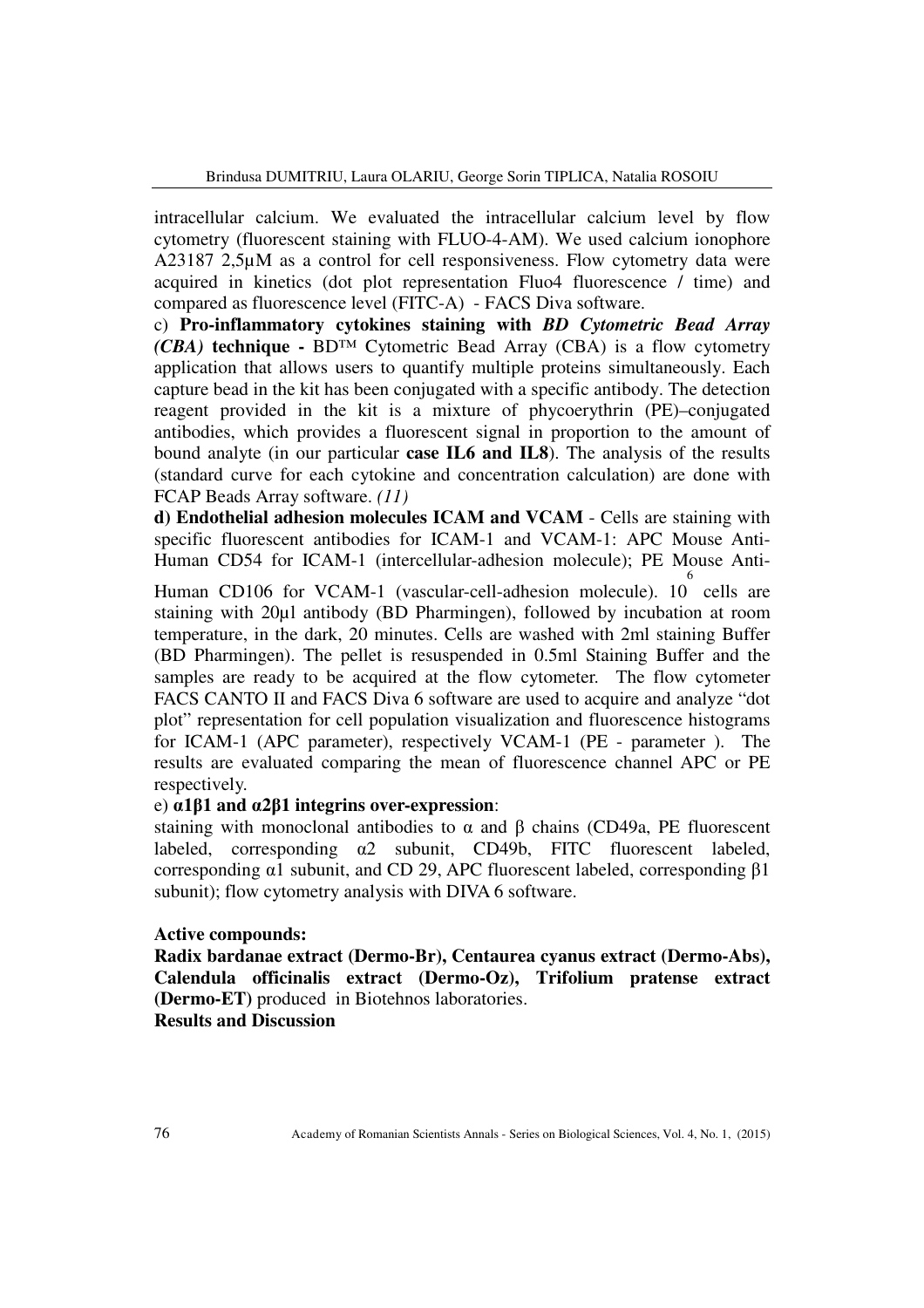## *A.* **"in vitro" antiinflammatory effect of Radix bardanae extract (Dermo-Br) and Centaurea cyanus extract (Dermo-Abs)**

Endothelial cells (HUVEC cell line) were cultivated as described in chapter Matherials and Methods and **stimulated with 1µM LPS** (lipopolisaccharide that mimics bacterial infection, major component of gram negative bacteria, acting as endotoxine and inducing a powerful imune response, rising proinflammatory cytokines and adhesion mollecules expression). We compared our results with a well known antiinflammatory agent, **Dexamethasone 0.6µg/ml**, as a positive control.

## **A.1. ICAM and VCAM - Adhesion molecules expression on endothelial cells stimulated with LPS**

One of the fundamental mechanism of inflammation progression is the leukocytic extravasation along the vascular endothelium and the infiltration in the adjacent tissue. *(12).* The infiltrate leukocytes secretes a high level of inflammation mediators, triggering the inflammatory response and resulting the injuries of the inflammed tissue. The trans-migration of the inflammatory cells along the microvascular endothelium is a decisive process mediated by adhesion mollecules express on the endothelial cell surface (ICAM and VCAM). In several dermatological pathologies the expression of these adhesion mollecules is significantly higher, assiciated with injuries of dermo-epidermic tissue and poor wounds healing.

Our experiments performed on an primary endothelial cell line (HUVEC) show a strong inhibition of both ICAM and VCAM induced by Dermo – Abs and Dermo –Br (Tabelno.1 and figure no.1 ) that will stop the migration of leukocyte at the inflammatory site and further the inflammation progression.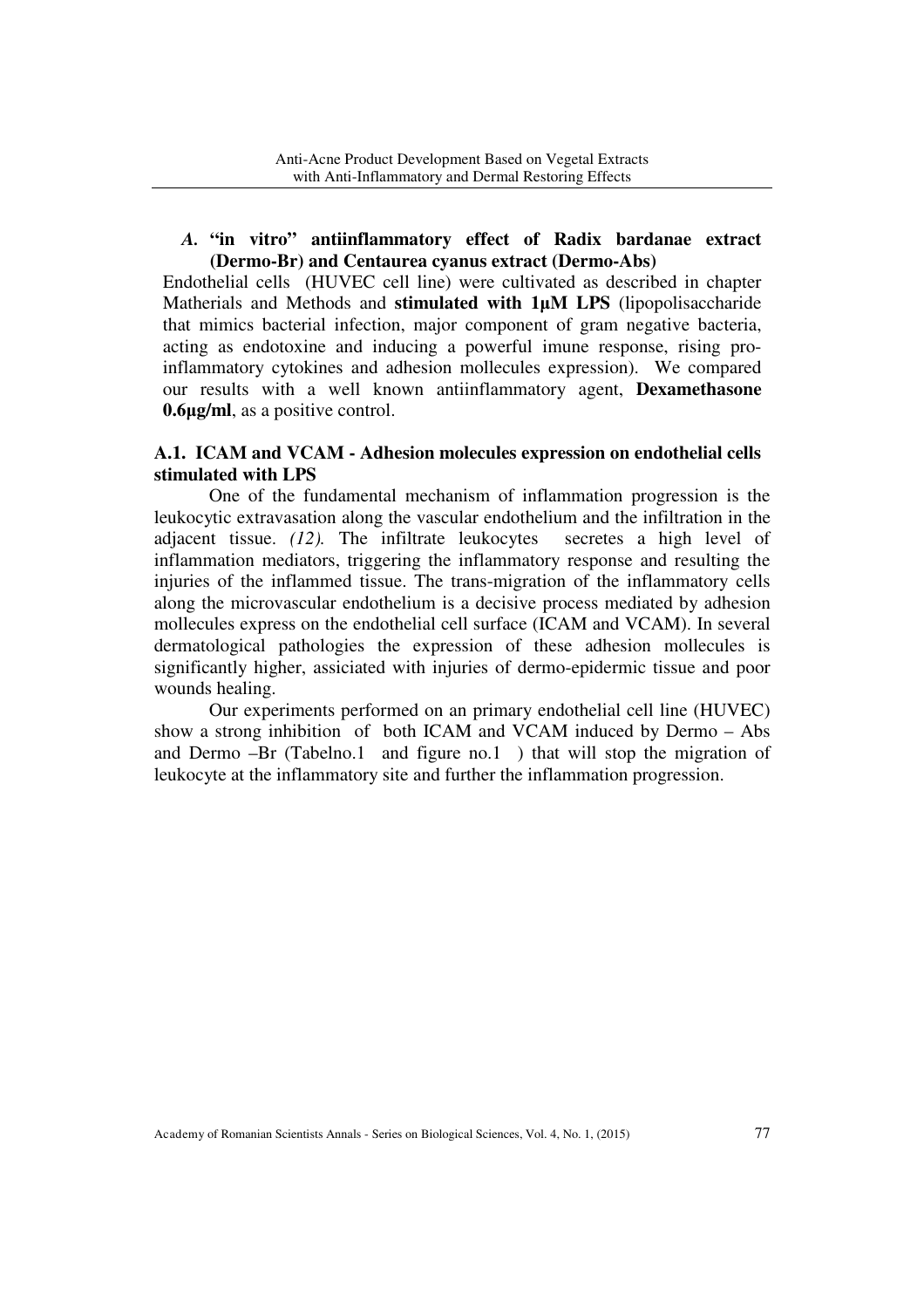|                                        | <b>Unstimulated cells</b>                                         |        |                                                       |                     | LPS 1µg/ml stimulated cells                             |           |                                                       |                     |
|----------------------------------------|-------------------------------------------------------------------|--------|-------------------------------------------------------|---------------------|---------------------------------------------------------|-----------|-------------------------------------------------------|---------------------|
|                                        | ICAM (APC $\%$ of<br>fluorescence variation<br>channel<br>median) |        | <b>VCAM (PE</b><br>fluorescence<br>channel<br>median) | $%$ of<br>variation | ICAM (APC $\%$ of<br>fluorescence<br>channel<br>median) | variation | <b>VCAM (PE</b><br>fluorescence<br>channel<br>median) | $%$ of<br>variation |
| <b>Cellular</b><br>control             | 10882,6                                                           |        | 1366,9                                                |                     | 13974,4                                                 |           | 15697,5                                               |                     |
| Solvent control 10436,0                |                                                                   |        | 1448,0                                                |                     | 11789,0                                                 |           | 11053,0                                               |                     |
| Dermo Abs<br>1/2000                    | 11773,0                                                           | 8,2    | 1480.0                                                | 8,3                 | 10841,0                                                 | $-22,4$   | 11058,0                                               | $-29,6$             |
| <b>Dermo Abs</b><br>1/3000             | 11207,0                                                           | 3,0    | 1319,0                                                | $-3,5$              | 11766,0                                                 | $-15,8$   | 10422,0                                               | $-33,6$             |
| Dermo Br<br>1/1000                     | 9896,0                                                            | $-9,1$ | 1422,0                                                | 4,0                 | 10378,0                                                 | $-25,7$   | 10894,0                                               | $-30,6$             |
| Dermo Br<br>1/2000                     | 10244,0                                                           | $-5,9$ | 1456,0                                                | 6,5                 | 10096,0                                                 | $-27,8$   | 10439,0                                               | $-33,5$             |
| Dexamethasone 10235,8<br>$0,6\mu$ g/ml |                                                                   | $-5,9$ | 1339,6                                                | $-2,0$              | 11097,4                                                 | $-20,6$   | 13095,0                                               | $-16,6$             |

Brindusa DUMITRIU, Laura OLARIU, George Sorin TIPLICA, Natalia ROSOIU

**Tabel no.1: Adhesion molecules ICAM and VCAM expression modulated by Dermo-Abs and Dermo-Br treatment** 



**Figure no.1: % of variation of ICAM and VCAM expression modulated by Dermo-Abs and Dermo-Br treatment** 

#### **A.2. IL6 and IL8 pro-inflammatory cytokines release from endothelial cells stimulated with LPS**

IL-6 is a pro-inflammatory cytokine synthesised by monocytes and vascular endothelial cells, one of the main acute phase mediators. IL8 induces the neutrophils chemotaxis at the target cells. Therapeutical inhibition of IL6 and IL8 could initiate a potent anti-inflammatory action, their quantification at endothelial level indicating the efficacy of certain drugs. (13)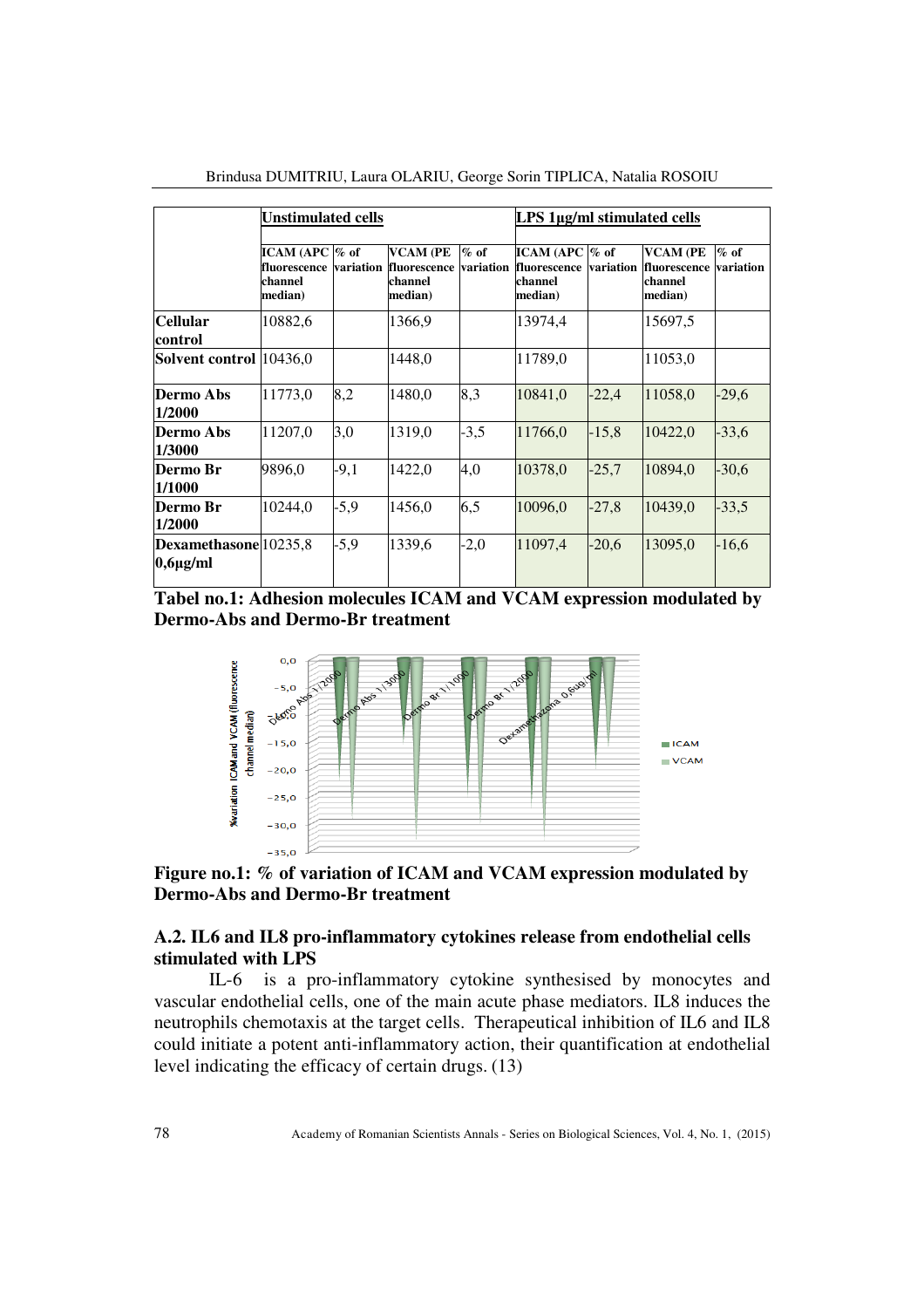After 48h. of tested substances action, the treated cellular culture supernatant was stored at -70<sup>o</sup>C for a further analysis. The soluble proteins IL6 and IL8 was quantified using CBA Inflammation kit, and fluorescent signal integration on a specific standard curve using FCAP Beads Array software. Results are presented in the tabel below (tabel no2 )

|                                       | <b>Unstimulated cells</b> |                      |                |                     | LPS 1µg/ml stimulated cells |                                    |                |                      |
|---------------------------------------|---------------------------|----------------------|----------------|---------------------|-----------------------------|------------------------------------|----------------|----------------------|
|                                       | $\Pi_6$<br>(pg/ml)        | $\%$ of<br>variation | IL8<br>(pg/ml) | $%$ of<br>variation | IL6<br>(pg/ml)              | $\mathcal{G}_{\Omega}$<br>variatie | IL8<br>(pg/ml) | $\%$ of<br>variation |
| <b>Cellular</b><br>control            | 2054,5                    |                      | 2610,0         |                     | 8166,1                      |                                    | 4819,5         |                      |
| Solvent control                       | 2084,0                    |                      | 2497,5         |                     | 7990.3                      |                                    | 4626.7         |                      |
| Dermo Abs<br>1/2000                   | 1925,8                    | $-6,3$               | 2283,9         | $-12,5$             | 5348.6                      | $-33,1$                            | 2084.3         | $-56,7$              |
| Dermo Abs<br>1/3000                   | 2195,6                    | 6,9                  | 2610,2         | 0,0                 | 5558,2                      | $-30,4$                            | 2353,6         | $-51,2$              |
| Dermo Br<br>1/1000                    | 2369,4                    | 15,3                 | 3011,1         | 15,4                | 5746,5                      | $-28,1$                            | 2539,2         | $-47,3$              |
| Dermo Br<br>1/2000                    | 2103,1                    | 2,4                  | 2699,4         | 3,4                 | 5630,3                      | $-29.5$                            | 2260,6         | $-53,1$              |
| <b>Dexamethasone</b><br>$0,6\mu$ g/ml | 1823,7                    | $-11.2$              | 1542,8         | $-40.9$             | 2215.0                      | $-72,3$                            | 1100.2         | $-77,2$              |

# **Tabel no.2: pro-inflammatory cytokines release modulated by Dermo-Abs and Dermo-Br treatment**

**Dermo-Br and Dermo-Abs** inhibits both IL6 and IL8 cytokines, blocking the neutrophyl activation, including the release of the enzymatic granules that digest the connective tissue, as well as stop the inflammation progression from acute to chronical stage. This process is accompaigned by the down-reglation of adhesion molecules expression, one of the first response of an inflammatory stimulus.

# **B. Intracellular calcium modulation - Dermo-Oz activity**

The main signaling pathways required by the proliferative respose are transitory rising of intracellular calcium. The normal, dermal, human fibroblasts proliferation depends on extracellular calcium concentration. There are activators of this process on membranar receptors pathway, directing the calcium influx from extracellular environment to the intracellular one. *(14) (15)* 

Fibroblasts were treated for 48h. with Dermo –Oz and Vitamin C, then harvested and stained with FLUO-4-AM. The cells responsivity regarding the transmembrane transport was checked with the ionophore A 23187, that open the calcium channels and sustain an influx of the ions from the outside to the inside of the cell if the calcium concentration is higher in the extracellular environment or in reverse sense if the intracitoplasmatic environment is rich in calcium ions.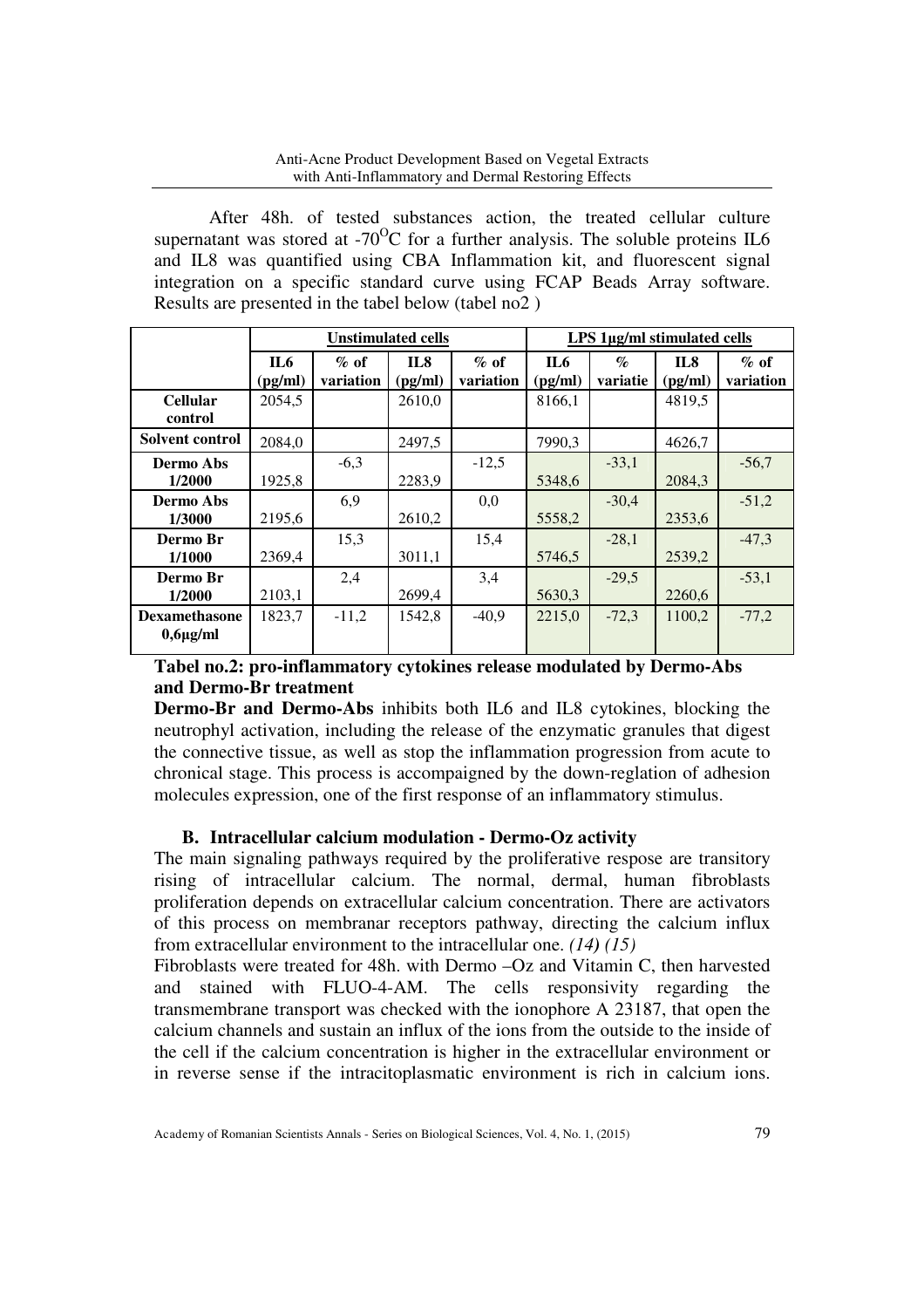Data were analised with Flow Jo software, before and after the addition of A 23187 (fig. 3).



**Fig. 3: Flow cytometry analysis of intracellular calcium (FLUO4-AM staining)** 

The graphic below (fig.4) presents the results of calcium mobilisation from intracellular compartiments induced by Dermo-Oz, compared with Vitamin C, a proliferation booster in fibroblasts (mean of three experiments).



**Fig. no. 4: Intracellular calcium mobilisation induced by Dermo-Oz** 

Data show a significant rising of intracellular calcium induced by **DERMO-Oz 10µg/ml,** similar with **vitamin C,** indicating a strong correlation with previously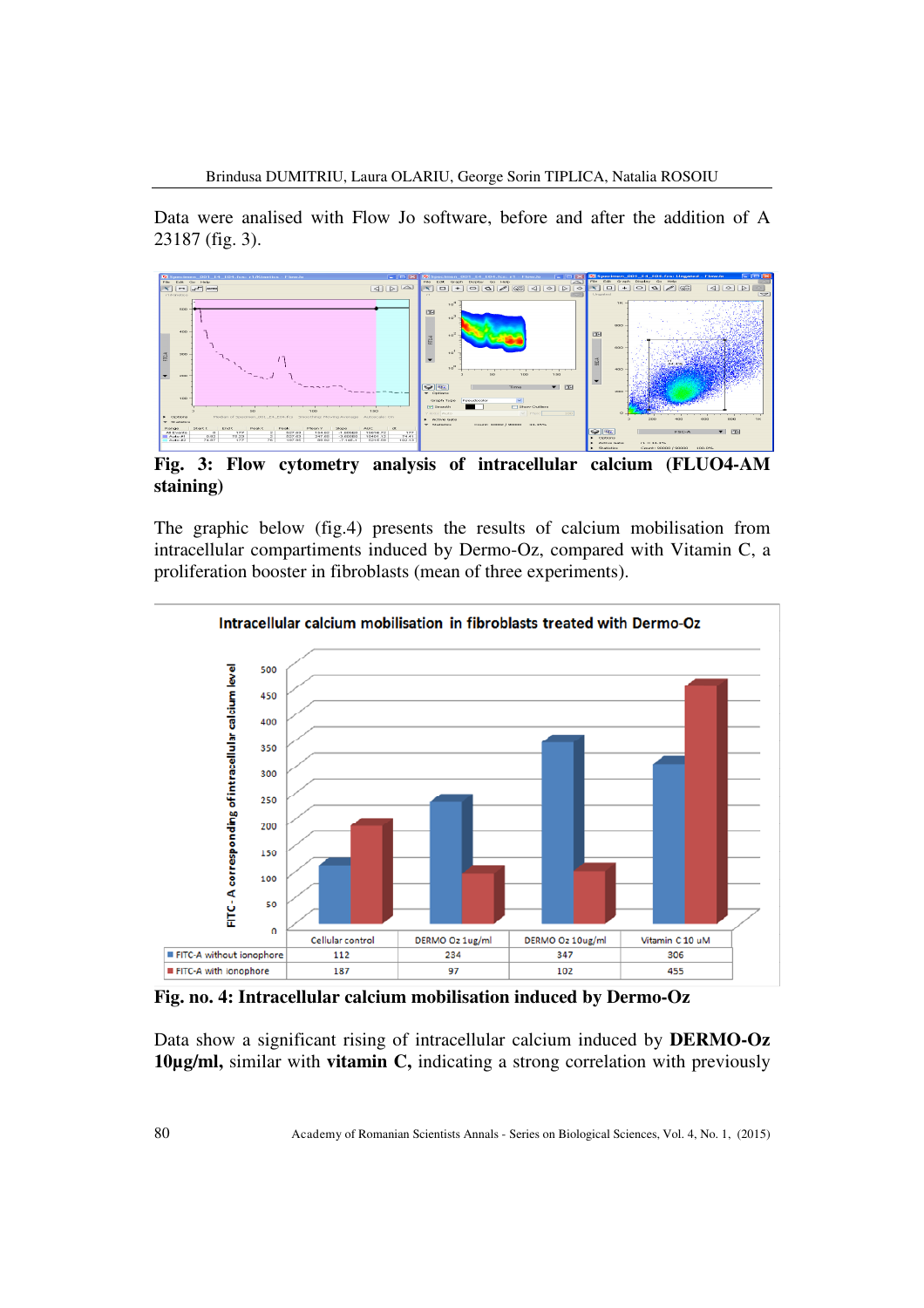communicated data regarding the boost of the proliferative status and TGFβ modulation induced by this compound. (10).

## **C. Integrins over-expression induced by Dermo-Oz in fibroblasts**

Flow cytometry detection of integrins overexpression was performed on fibroblasts detached with Trypsin / EDTA (50% in phosphate buffer) in order to preserve the membranar glycoproteic domains. The cells were stained with specific antibodies as we describe in Materials and Methods chapter, running an isotypic control also, to assure the specificity of staining. Data from 3 succesive experiments are presented in the table below (tabel no. 3). Dermo-Oz action was compared with the positive control, TGFβ 4ng/ml.

|                                   | <b>FITC-A</b><br><b>Mean</b><br>$(CD 49b -$<br><b>Integrin</b><br>alfa <sub>2</sub> ) | $\%$ of<br>variation | <b>PE-A Mean</b><br>(CD 49a -<br><b>Integrin</b><br>alfa1) | $\%$ of<br>variation | $APC-A$<br>Mean<br>$(CD 29 -$<br><b>Integrin</b><br>beta1) | $\%$ of<br>variation |
|-----------------------------------|---------------------------------------------------------------------------------------|----------------------|------------------------------------------------------------|----------------------|------------------------------------------------------------|----------------------|
| <b>Cellular</b><br>control        | 14448,00                                                                              |                      | 5837,00                                                    |                      | 5310,67                                                    |                      |
| TGF<br>beta<br>4 <sub>ng/ml</sub> | 46264,00                                                                              | 220,21               | 7005,0                                                     | 20,01                | 7005                                                       | 31,92                |
| Dermo<br>Oz.<br>5ug/ml            | 30387                                                                                 | 110,32               | 5255,0                                                     | $-9,97$              | 5255                                                       | $-1,04$              |
| Dermo<br><b>Oz</b><br>$10$ ug/ml  | 37317                                                                                 | 158,28               | 6153,0                                                     | 5,41                 | 6153                                                       | 15,88                |

# **Tabel no.3: Integrins expression on fibroblasts membrane induced by Dermo-Oz**

Dermo-Oz 5  $\mu$ M and 10  $\mu$ M acts similar with TGF beta, only on  $\alpha$ 2 glycoproteic chain over-expression, indicating an **amplification of collagen type I – fibroblast connections and activation of collagenase with an importantant role in fibrilogenesis**.

## **Conclusions for "in vitro" studies:**

The experimental models designed and implemented to test these active principles demonstrated the strictly directed effectiveness of the bioactive substances according to the induced specificity on the cellular processes dynamic monitored, as follow:

 **Radix bardanae extract (Dermo-Br) and Centaurea cyanus extract (Dermo-Abs)** - anti-inflammatory effect at vascular endothelium level,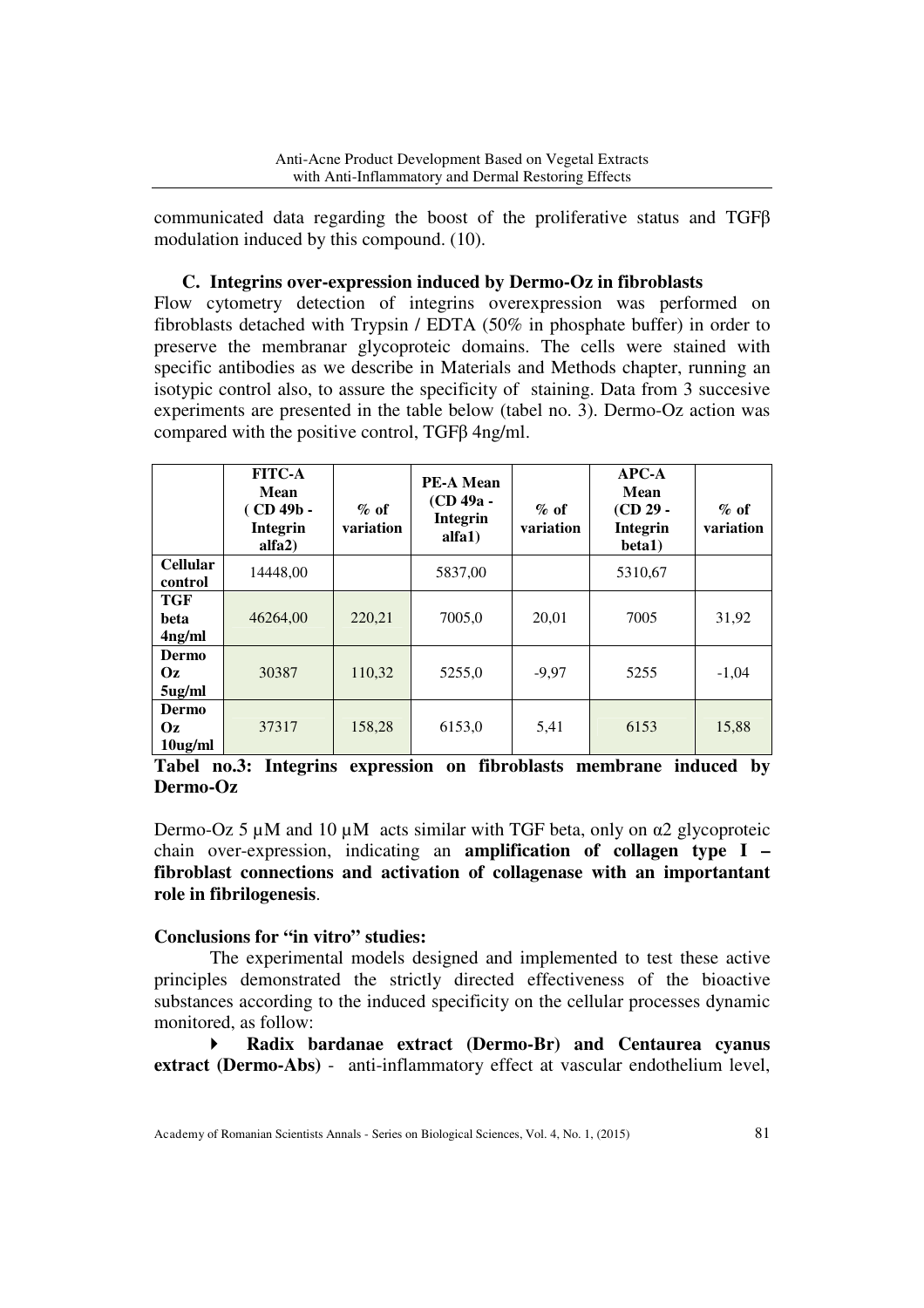through a concerted activity on IL6 and IL8 cytokines and adhesion molecules ICAM and VCAM.

 **Calendula officinalis extract (Dermo-Oz) –** antifibrotic effects (inhibits TGFβ, rise cellular proliferation in accordance with intracellular calcium mobilisation) (10), skin firmness effect through integrins over-expression

 **Trifolium pratense extract (Dermo-ET)** – estrogen-like effects, integrine  $\alpha$ 2 – glycoprotein chain over-expression, collagen biosynthesis activation - previously communicated results (8), (9)

Considering these results, we associated the extracts in order to accomplish **two anti-acne dermatocosmetic products** (cream and lotion) for hormonal balance modulation and scars prevention, based on estrogen –like and dermal reconstruction conjugated mechanisms.

## **EFFICACY STUDIES FOR THE ANTI-ACNE PRODUCTS:**

The anti-acneic claim is a widespread effect for many skin care products, but usually a few test were done to scientific prove this action. In respect with new cosmetic regulations, we test our products efficacy through a clinical study performed in Clinical Hospital Colentina, Bucharest – Dermatology Clinic II.

The study involved 63 randomised patients with acne (53 women and 10 men), divided in 4 groups of test, in accordance with ethical principles of Helsinki Declaration concerning the rights, safety and comfort of participants. The test supposed 4 weeks of treatments and 5 points of monitoring the folowing parameters: **sebumetry, skin moisture and the change in percentage of acne lesions (papules, pustules, nodules),** compared with the starting point.

Results are presented in the folowing graphics (fig no.5 and fig. no.6 ):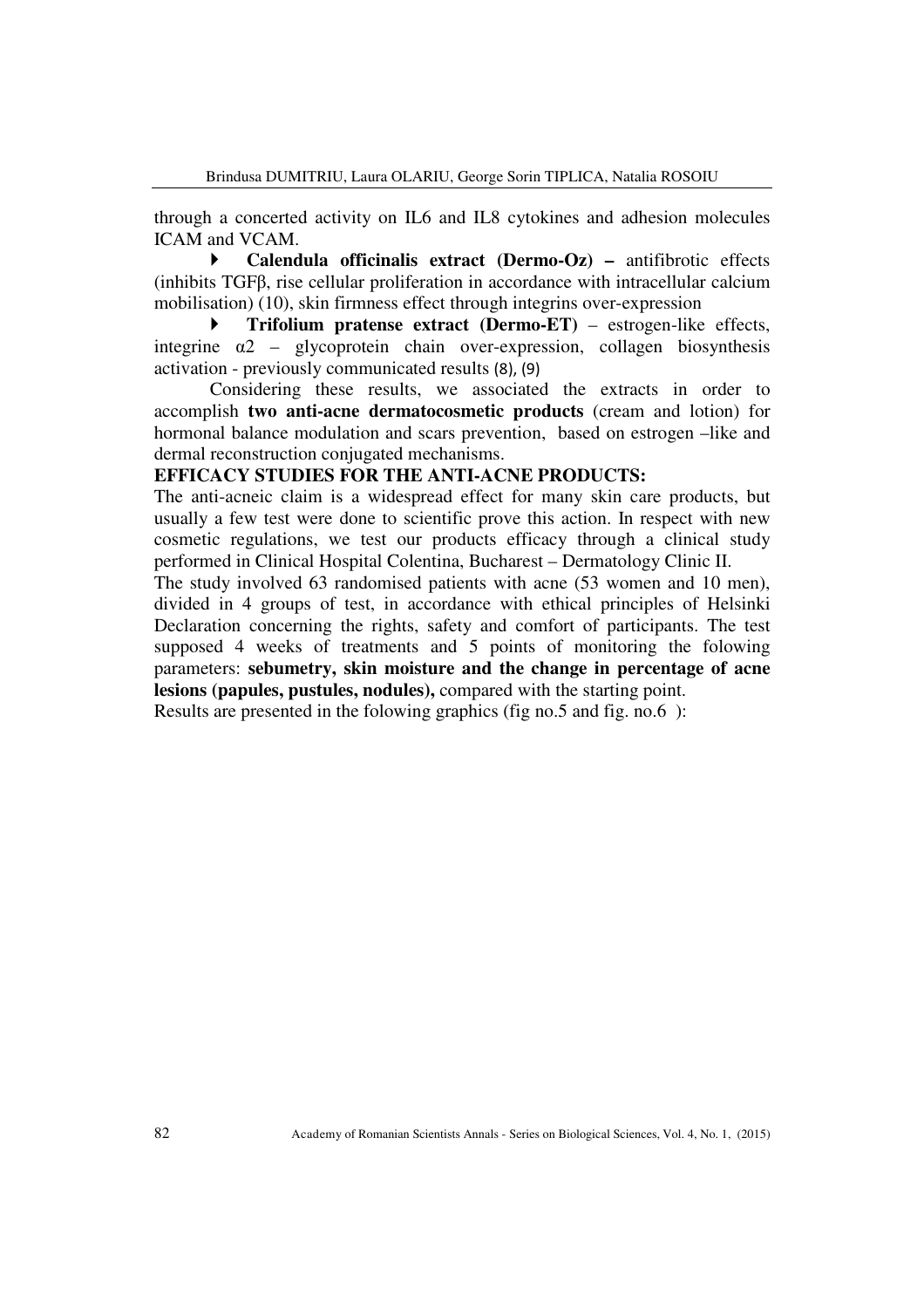







Academy of Romanian Scientists Annals - Series on Biological Sciences, Vol. 4, No. 1, (2015) 83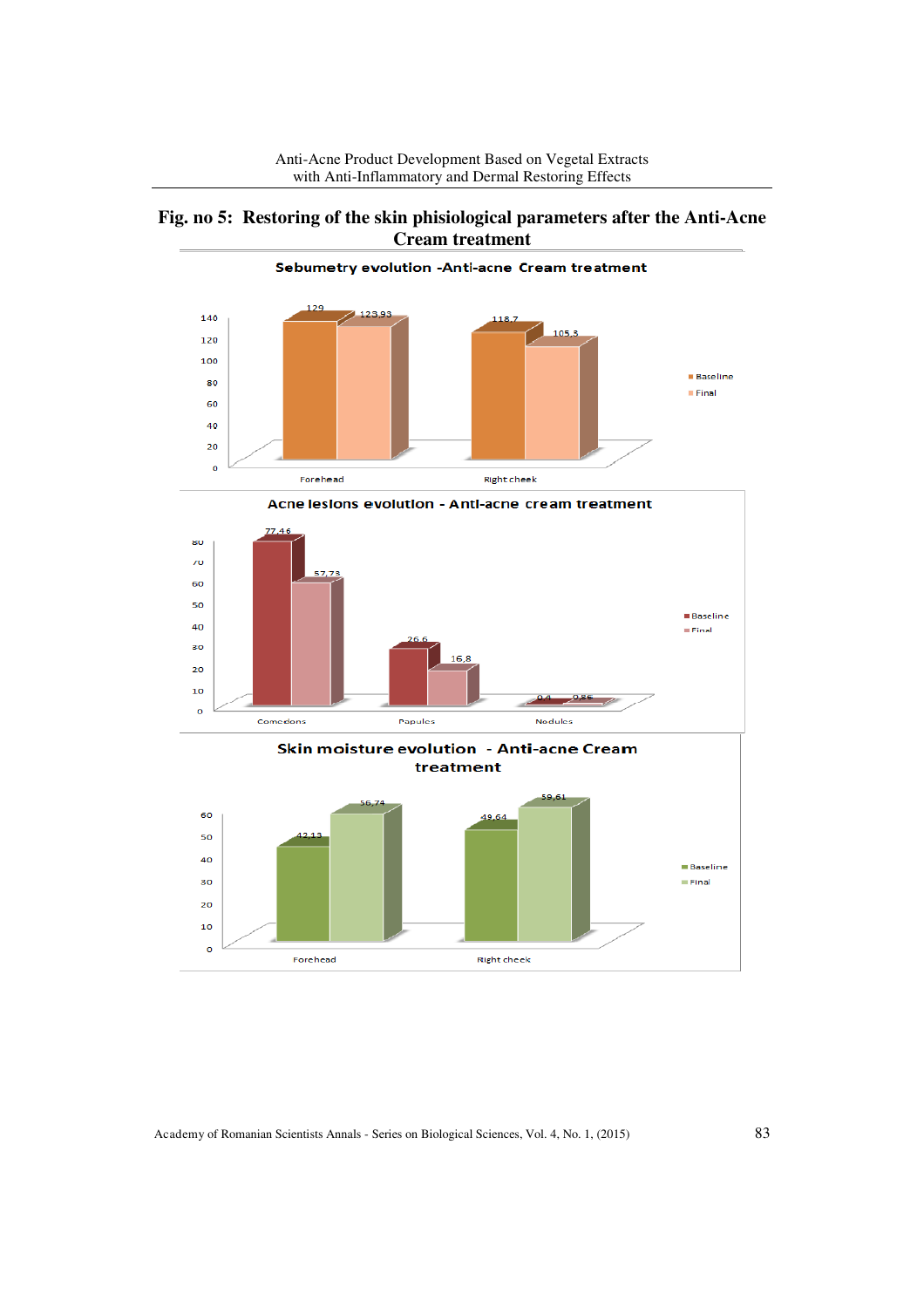

Brindusa DUMITRIU, Laura OLARIU, George Sorin TIPLICA, Natalia ROSOIU

**The anti-acne cream** had a skin moisturising effect (25% - forehead region and 16% - cheek region), decrease the sebumetry especially in the cheek region (12%) and reduces the comedons (34%) and papules (58%). **The anti-acne lotion** is very active in anti-acne treatment, especially reducing the sebum (20% compared with the baseline) and reducing the number of comedons and papules (71%).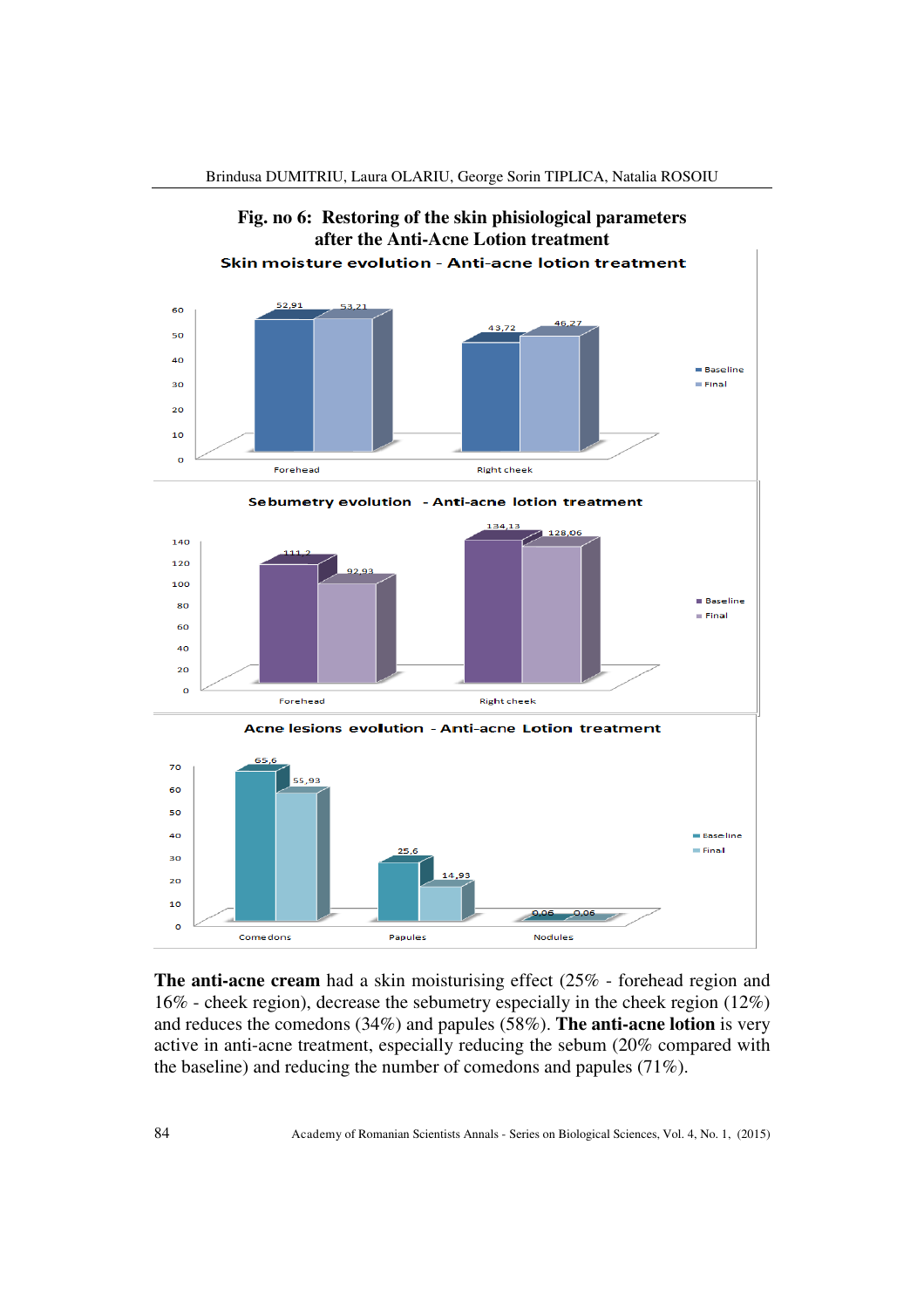#### **Conclusions**

Despite the exponential develop of cosmetics with pharmaceutical activity, appropriates methods to quantify the effects are not yet established. We assist to an aggressive publicity of cosmetic products, which sometimes is not based on relevant investigations concerning the ingredients toxicity /efficacy profile, the cosmetic legislation being still permissive from this point of view. The experimental methods used in this study for defining the bioactive compounds mechanisms of action bring together complementary methodologies and correlative characterization of the specific cellular processes, complex simultaneous analysis of the main parameters defining skin functionality, creating requisites for the correct definition of the therapeutic targets for each compound and improve the efficacy of the future dermatocosmetics.

Our anti-acne products, designed upon a well doccumented cellular screening proving hormon-like, anti-inflammatory and anti-fibrotic effects, has shown significant "in vivo" action. The sebum quantity decrease in patients treated with anti-acne products and the skin moisture rise, inducing a good balance of skin phisiological parameters, especially after the cream treatment. The number of acneic lesions decrease, the majority of patients reported a better skin condition after the treatment, quicklier wound healing, with less scars.

#### **Acknowledgment.**

This work had financial assistance from **POS CCE ID 383 SMIS CSNR 6009 CTR 107/2010 - DERMOLAB "International standards implementation for the organisation of a dermato-cosmetic research and testing core".** 

#### **References:**

- 1. Radd B., (2002), *Cosmeceuticals: Active Skin Treatment* Allund Publishing Corporation.
- 2. Wen-Chieh C., Zouboulis C.C., (2009), Hormones and pilosebaceous unit, *Dermatoendocrinol*., **1(2):** 81–86;
- 3. Zouboulis C.C., (2009), Sebaceous gland receptor *Dermato-Endocrinology*, **1(2):** 81-86;
- 4. WenChieh C., Yu-Yun L. J., Wen-Chuan H., (2002), Effects of dexamethasone and sex hormones on cytokine-induced cellular adhesion molecule expression in human endothelial cells, *European Journal of Dermatology*, **12 (5)**: 445-8.
- 5. Soroka, Y., Ma'or, Z., Leshem, Y., Verochovsky, L., Neuman, R., Bregegere, F.M. and Milner, Y., (2008), Aged Keratinocyte Phenotyping: Morphology, Biochemical Markers and Effects of Dead Sea Minerals., *Experimental Gerontology*, **43**: 947-957.